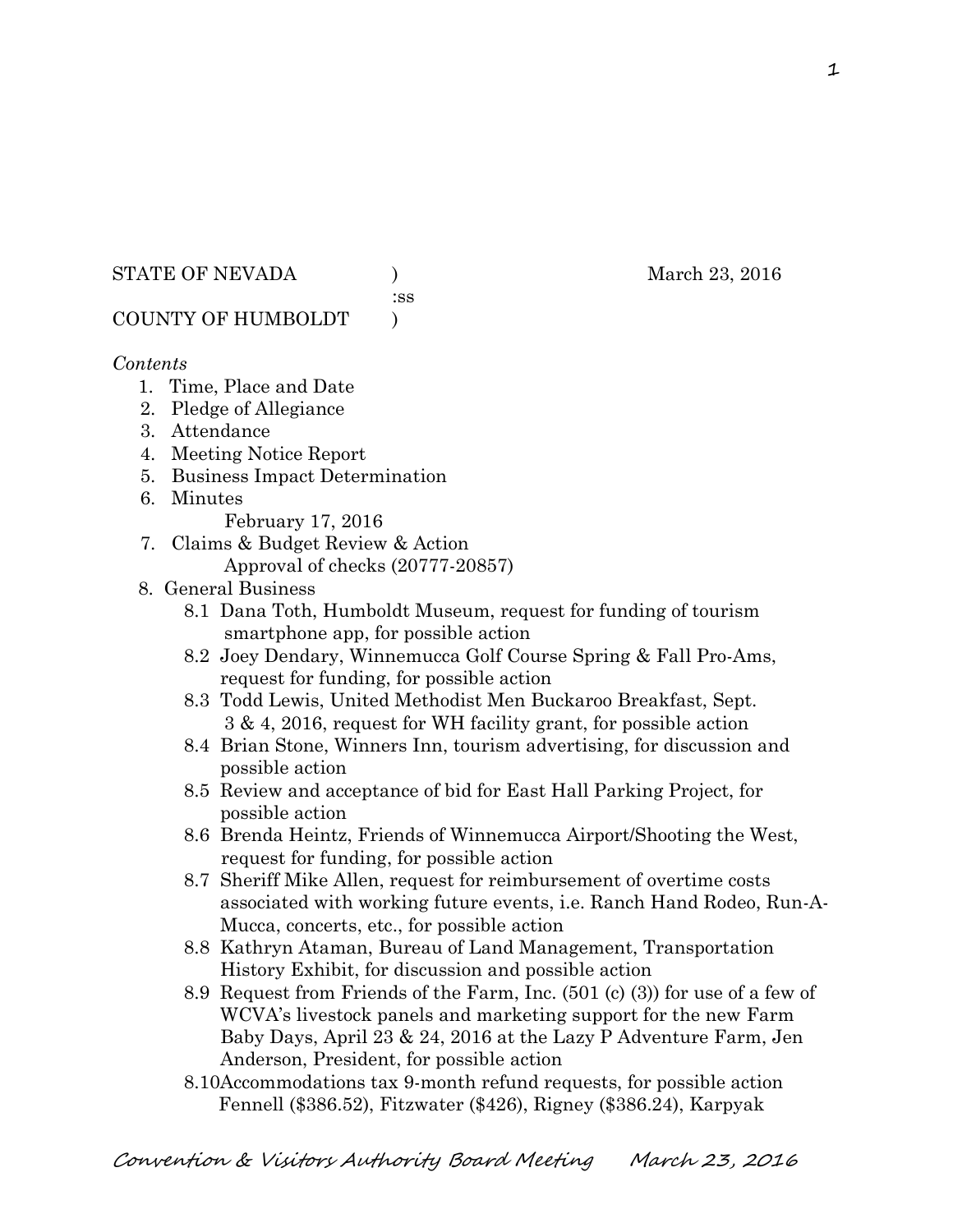- 9. Director's Report
	- 9.1 Financial reports on WCVA events
	- 9.2 2017 Winnemucca Centennial prospective plans, for discussion
	- 9.3 YESCO billboard renewals, for possible action
	- 9.4 Purchase of new chairs for East Hall, for possible action
	- 9.5 Status of WEC covered arena, for discussion and possible action
	- 9.6 West Hall upgrade to audio visual and sound system, for possible action
	- 10. Board Secretary & Counsel Report
		- 10.1 Review monthly report, for discussion
		- 10.2 Chamber of Commerce report, for discussion
		- 10.3 Update on delinquencies, for discussion, possible request for authorization of disclosure of confidential information of one or more licensees & possible action
		- 10.4 Possible standardized delinquency procedure, timetable & forms, for discussion & possible action
		- 10.5 Followup on possible solicitation of bids for West Hall electronic sign, On possible allocation of funds for items at Boys & Girls Club Complex not in current plans, on Joe Mackie Hall (East Hall) service elevator, for discussion & possible action
		- 10.6 Communications from County Administrator re interest in succeeding Don Stoker as Motel Representative, for discussion
		- 10.7 Winnemucca Recreation project, Winnemucca Arts Center & Visitor Center, Events Complex riding arena, for discussion & possible action
		- 11. Board Administrator
			- 11.1 February Financial reports
			- 11.2 Room tax audit report
			- 11.3 Approval of WCVA Tentative Budget, year ending June 30, 2017, for possible action
			- 11.4 Approval of response to audit exception, for possible action
		- 12. Other Reports
		- 13. Next Meeting Date
	- 14. Adjournment

#### **MINUTES, MARCH 23, 2016**

**1. Time, Place and Date.** The Winnemucca Convention and Visitors Authority met in regular session in full conformity with the law at the Winnemucca Convention Center, West Hall, Winnemucca, Nevada at 4:00 pm on Wednesday, March 23, 2016 with Chairman Terry Boyle presiding.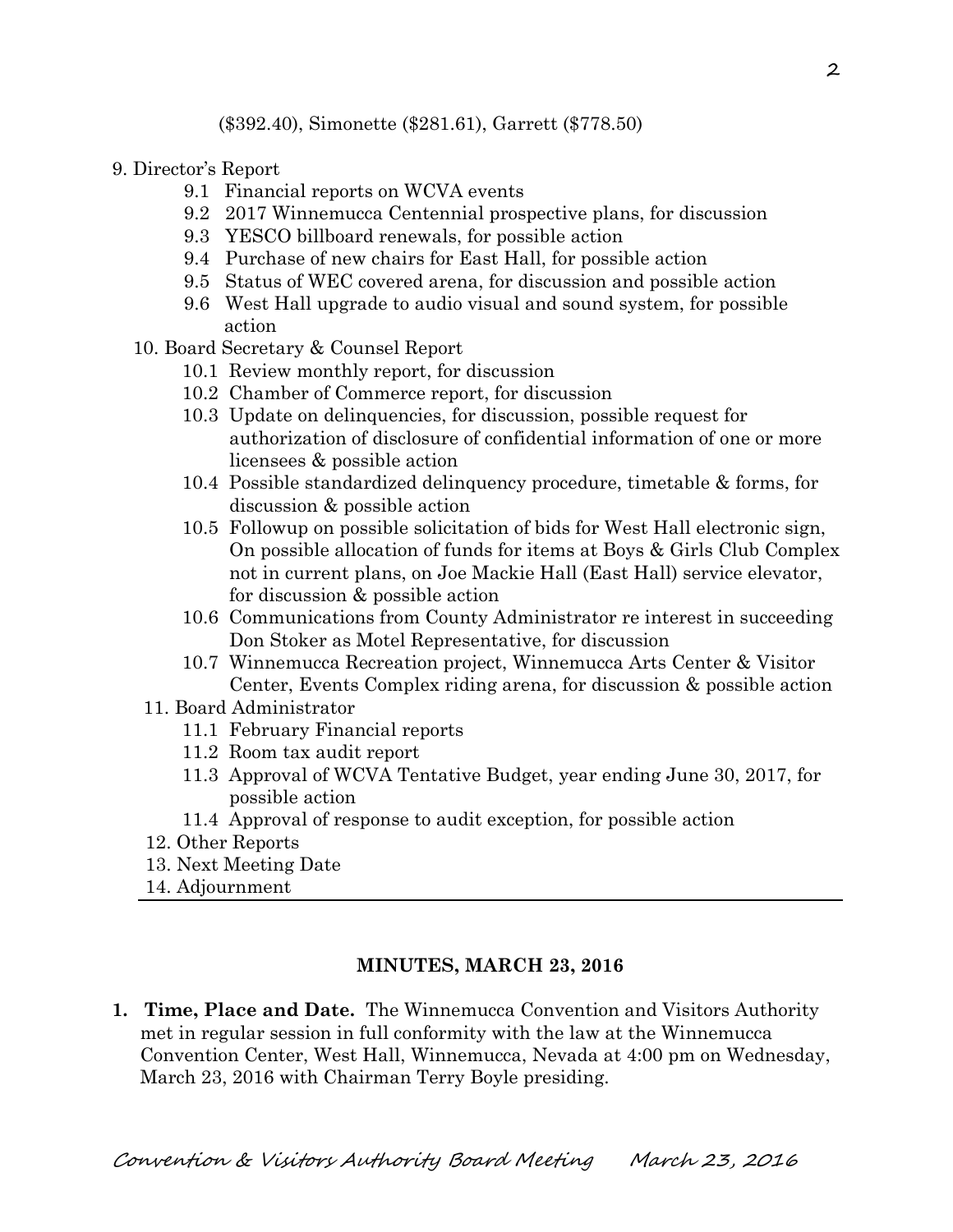#### **2. Pledge of Allegiance.**

**3. Attendance.** *Convention and Visitors Authority Board Officials Present:* 

Terry Boyle Chairman and Hotel Representative Herb Ross Vice Chairman and Business Representative Jim Billingsley City Representative Bill Macdonald Secretary and Counsel Kendall Swensen Board Administrator

*Convention and Visitors Authority Board Officials Absent:*  Ron Cerri County Representative Position Vacant Motel Representative

*Staff Members Present:*  Kim Petersen Director Shelly Noble Administrative Clerk

*Staff Members Absent:*  None

*Others Present:*  Brian Stone Winners Inn Mike Allen Humb Co Sheriff

Dana Toth Humboldt Museum Judy Adams **Humboldt Museum**  Todd Lewis United Methodist Men Brenda Heintz Shooting the West/Friends of Wmca Air Roberta Rothwell Shooting the West Rick Longhurst Winnemucca Golf Course Joey Dendary Winnemucca Golf Course

#### **4. Meeting Notice Report.**

Chairman Boyle reported that notice, including meeting agenda, was posted by Shelly Noble by 9:00 am Friday, March 18, 2016 at Humboldt County Library, Court House, Post Office, City Hall and Convention Center West Hall. No persons have requested mailed notice during the past six months.

**5. Business Impact Determination.** After review of the March 23, 2016 agenda, and report by Counsel that he saw nothing in the Agenda requiring a business economic impact study or statement, *Jim Billingsley made a motion that no proposed agenda item is likely to impose a direct and significant economic burden on a business or directly restrict formation, operation, or expansion of a business. The motion carried, 3-0.*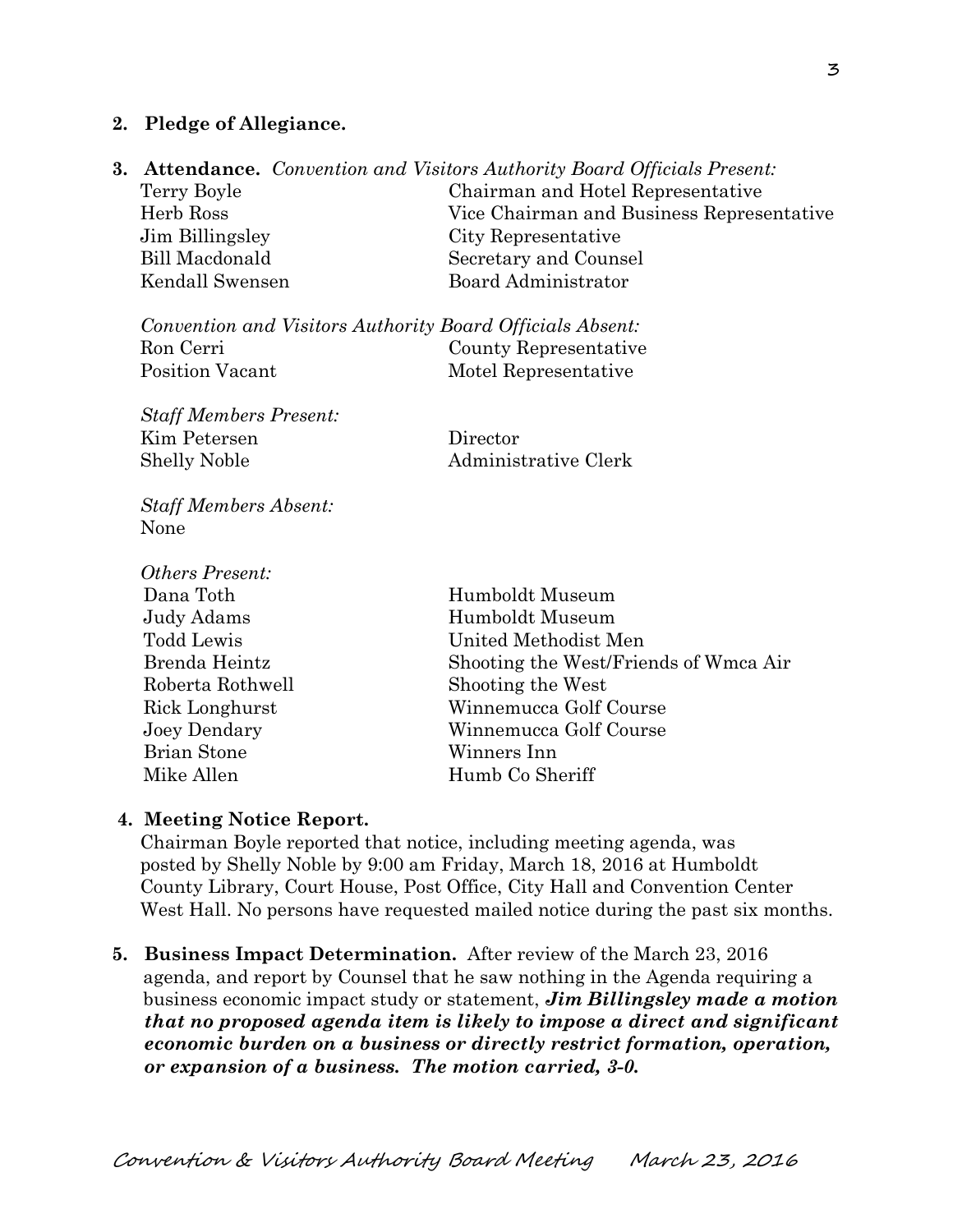#### **6. Minutes.**

Prior meeting minutes of February 17, 2016. *Jim Billingsley made a motion to accept the minutes of the February 17, 2016 meeting. Motion carried, 3-0.* 

**7. Claims.** The following claims were submitted for payment and approved on March 23, 2016:

| <b>BANK ACCOUNT</b> | <b>CHECK NUMBERS</b> | <b>AMOUNT</b> |
|---------------------|----------------------|---------------|
| Nevada State Bank   | 20777-20857          | \$309,621.94  |

#### *Jim Billingsley made a motion to approve all claims as submitted. The motion carried, 3-0.*

## **8. General Business.**

## **8.1 Dana Toth, Humboldt Museum, request funding for tourism smartphone app, for possible action**

Dana is the Executive Director of the Humboldt Museum and would like to develop this app as another tool tourists could use to direct them to local points of interest while visiting Winnemucca. This app has been developed by a company called OnCell. The initial set-up fee is \$900 but Dana is confident that she can develop the app so there would be no set-up fee. After that, the monthly fee is \$199. She gave a demonstration to board members showing the types of information that would be available once individuals downloaded the free app from Google Play or Apple stores. It is GPS enabled and has the capability so that we could embed links (like to the WCVA website) or sell advertising. All of the board members agreed that this is the way a lot of travelers are getting their information and that this should be pursued. Director Petersen would like WCVA to enter into some type of agreement with the Humboldt Museum so that we would have input on the content of this app if we are going to be funding part of this project. *Herb Ross made a motion to approve funding 50% of the \$199 monthly fee for the tourism app developed by OnCell for a period of 24 months and directed Mr. Petersen to work with the Humboldt Museum on the content of information that will be available on the app. Motion carried, 3-0.*

## **8.2 Joey Dendary, Winnemucca Golf Course Spring & Fall Pro-Ams, request for funding, for possible action**

Joey and Rick Longhurst attended this meeting and make the request. This is an annual request that this board has supported for many years as it brings golfers to town for three different tournaments (2 Pro-Ams and a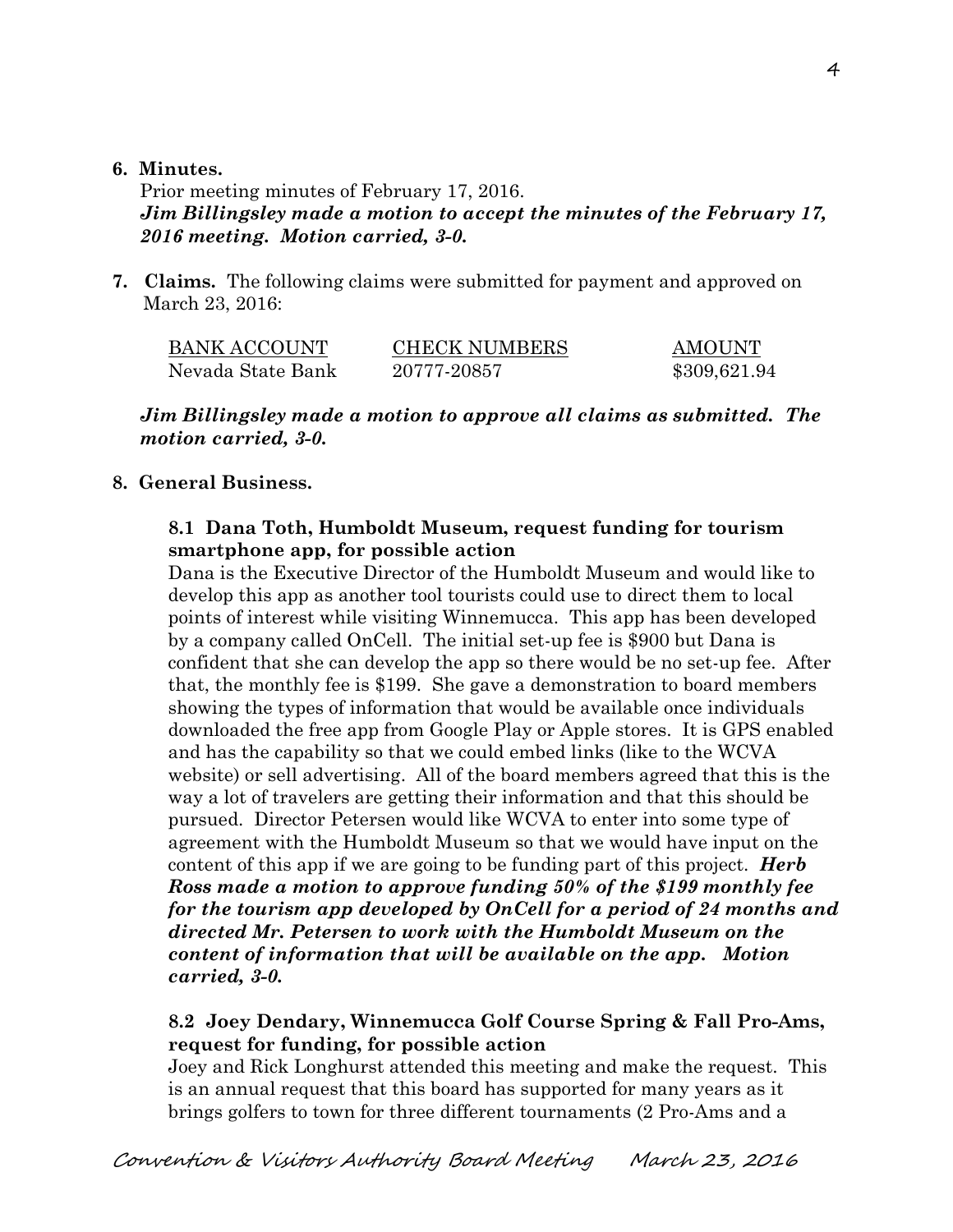Senior-Senior tournament) in May, July and August. The funding is used as added prize money. It is always well-attended but this year pro golfers will earn points for one of the Pro-Ams, which should bring even more pros to town. *Jim Billingsley made a motion to approve a \$7,500 grant to the Winnemucca Golf Course to be used as added prize money for their two Pro-Am and one Senior-Senior tournaments. Motion carried, 3-0.*  Chairman Boyle reminded Joey and Rick that the WCVA is dependent on room taxes for tourism funding and that with the downturn in room tax collections, this level of funding may not be available in the future.

## **8.3 Todd Lewis, United Methodist Men Buckaroo Breakfast, Sept. 3 & 4, 2016, request for WH facility grant, for possible action**

 This breakfast is held every Labor Day weekend as a fundraiser for the Methodist Men. It is served on the Nixon Lawn in front of the West Hall but the cooking is done in the West Hall kitchen and Todd is here to request a facility grant for the use of the kitchen on these two days. This is another request that has been supported by this board for many years and board members were in agreement that they would continue this support. *Jim Billingsley made a motion to approve a \$300 WH kitchen facility grant (2 days @ \$150) for the Methodist Men's Buckaroo Breakfast, September 3 & 4, 2016. Motion carried, 3-0.*

## **8.4 Brian Stone, Winners Inn, tourism advertising, for discussion and possible action**

In an effort to boost attendance at Run-A-Mucca, and in particular the Little River Band concert on Sunday night of that weekend, Winners Inn has had a flyer designed for mailing to over 13,000 homes in local communities (Battle Mountain, Elko, etc.) in April. He presented the flyer to board members. It promotes the entire event and includes event sponsors. Brian is here today to request that WCVA/Run-A-Mucca fund half of the approximately \$5,000 cost, which includes the flyer and postage. For informational purposes, Kim presented board members with a list of current advertising and marketing outlets that Run-A-Mucca uses to promote the event and the approximate circulation of these various media. At this time Run-A-Mucca has spent its entire marketing budget for this year. After some discussion, Kim suggested that WCVA cover this expense out of its general marketing budget and Winners reimburse WCVA for half of this amount. Brian agreed. Kim asked Brian to get with Darrel Field just to double check the information on the flyer before it is finalized for printing.

## **8.5 Review and acceptance of bid for East Hall Parking Project, for possible action**

Two bids were submitted for the work to the East Hall parking deck. They were from Michael Clay Corporation and Z7 Development. The low bid is from Z7 Development, \$85,181. In addition to this amount, there will be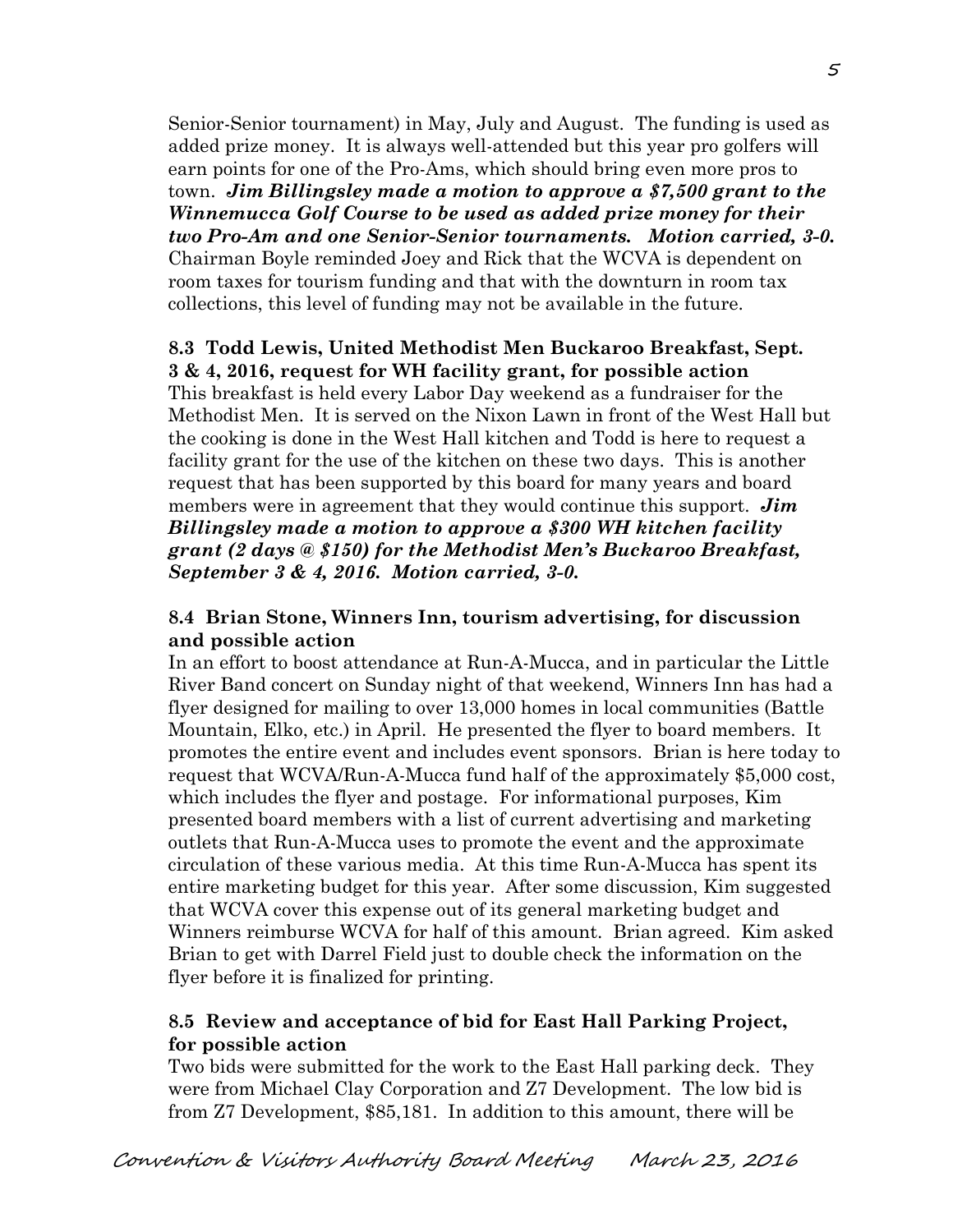additional expenses incurred for an inspector to insure that the work is done correctly and also for an xray of the structure so that no damage is done to the existing rebar during the repair process. *Jim Billingsley made a motion to accept the low bid from Z7 Development in the amount of \$85,181 (\$68,381 base bid plus \$16,800 alternate bid for sealing) and proceed with the repairs to the East Hall parking deck. Motion carried, 3-0.* 

## **8.6 Brenda Heintz, Friends of Winnemucca Airport/Shooting the West, request for funding, for possible action**

For the past two years Shooting the West has worked with the Winnemucca Airport and hosted a Open House/Static Display at the airport on the last day of the Shooting the West Photography Symposium. The first year had an attendance of approximately 350. Last year's attendance grew to over 750, mostly community members. Brenda is here to request \$3,000 from this board that will be used for various expenses on this day. It should be a onetime request as they work to make this event self-funded. *Jim Billingsley made a motion to approve a \$3,000 grant to the Friends of the Airport to cover various expenses for their Open House/Static Display during Shooting the West. Motion carried, 3-0.* 

#### **8.7 Sheriff Mike Allen, request for reimbursement of overtime costs associated with working future special events, i.e., Ranch Hand Rodeo, Run-A-Mucca, concerts, etc., for possible action**

Sheriff Allen spoke with this board about funds he became aware of that this board pays to the City of Winnemucca to help offset increased overtime costs incurred during Run-A-Mucca and other events. He would like to make a similar request for his department since he also incurs overtime during these events. Chairman Boyle emphasized to Sheriff Allen that the city did not solicit this donation. This donation was made by the WCVA as a goodwill gesture that they (City of Winnemucca) could put to use as they saw fit. Even so, Sheriff Allen outlined his estimated overtime expenses for events at \$4,600 and would like to be reimbursed for this expense. This amount included the Labor Day concert, which is not an issue since it will no longer be part of the Tri-County Fair Weekend. It was noted that as with other funding requests, if room tax collections continue to decline all funding (including funds donated to the city) may have to be re-evaluated and reduced or eliminated. *Herb Ross made a motion to approve a \$4,000 donation to the Humboldt County Sheriff's Office. Motion carried, 3-0.* 

## **8.8 Kathryn Ataman, Bureau of Land Management, Transportation History Exhibit, for discussion and possible action**

The BLM has funding for this exhibit which will display the history of transportation in the Winnemucca area and thought the Convention Center would be a good location. Kim met with Ms. Ataman and together they have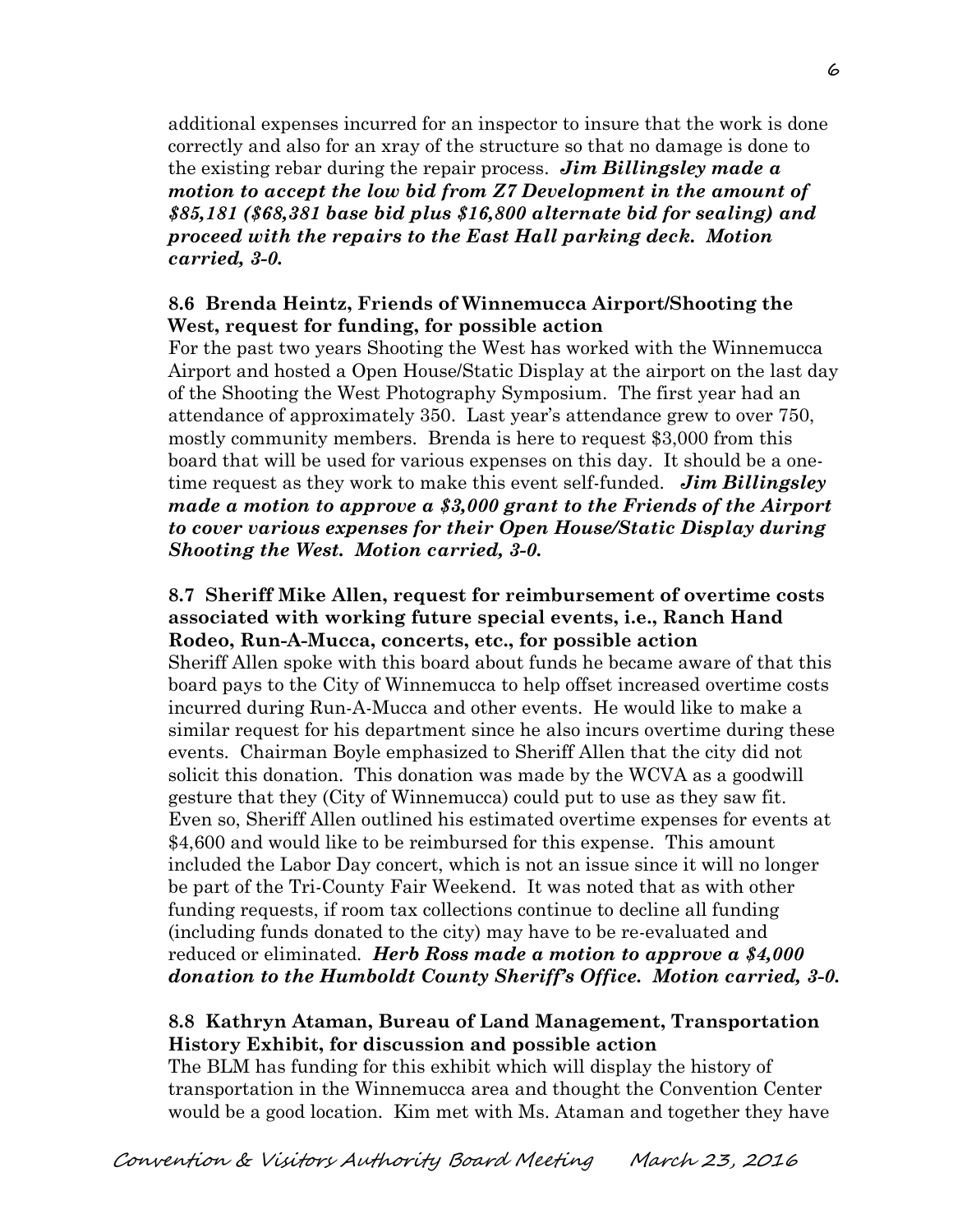tentatively identified the hallway on the 3rd floor, which leads to the Comstock Room, as a location that would properly display this exhibit. Matching 'in kind" funding is required but this could be in the form of the building to house the exhibit, lighting, heat, marketing, etc. so no WCVA funds will be expended. It should be completed by mid-2017. Kim wanted to bring this before the board to see if they had any concerns that should be addressed before moving forward. There were none.

### **8.9 Request from Friends of the Farm, Inc. (501 (c)(3)) for use of a few of WCVA's livestock panels and marketing support for the new Farm Baby Days, April 23 & 24, 2016 at the Lazy P Adventure Farm, Jen Anderson, President, for possible action**

Lori Timko is here today representing Friends of the Farm, Inc. and make this request. This is a new event which will let children and their families the opportunity to get up close to baby farm animals. There will also be other activities, like hay wagon rides, bounce house, cow train and more, at the Lazy P Adventure Farm on these days. They would like to borrow 25 livestock panels, be included in WCVA marketing and be able to copy posters at the Convention Center that will be distributed around town. *Herb Ross made a motion to approve Farm Baby Days/Lazy P Adventure Farm, April 23 & 24, 2016, borrowing 25 livestock panels and also include this event in WCVA marketing efforts. Motion carried, 3-0.* 

**8.10 Accommodations tax 9-month refund requests, for possible action, Fennell (\$386.52), Fitzwater (\$426), Rigney (\$386.24), Karpyak (\$392.40), Simonette (\$281.61), Garrett (\$778.50)** 

*Terry Boyle made a motion to approve the accommodation tax 9-month refund for Craig Fennell (\$392.40), Andrew Fitzwater (\$426), Chet Rigney (\$386.24), Joseph Karpyak (\$392.40), Bill Simonette (\$281.61), Ben Garrett (\$778.50). Motion carried, 3-0.*

## **9. Director's Report.**

#### **9.1 Financial reports on WCVA events**

The bank reconciliations for the Ranch Hand Rodeo and Tri-County Fair were included in the board packets for review.

**9.2 2017 Winnemucca Centennial prospective plans, for discussion**  Kim asked that this item be included on this agenda to get the board thinking about the possibility of forming a committee with various entities to help plan events and activities for next year's Winnemucca Centennial. It would be nice to work on a theme that will be carried out all year long for any local events including the Tri-County Fair parade, billboards, etc.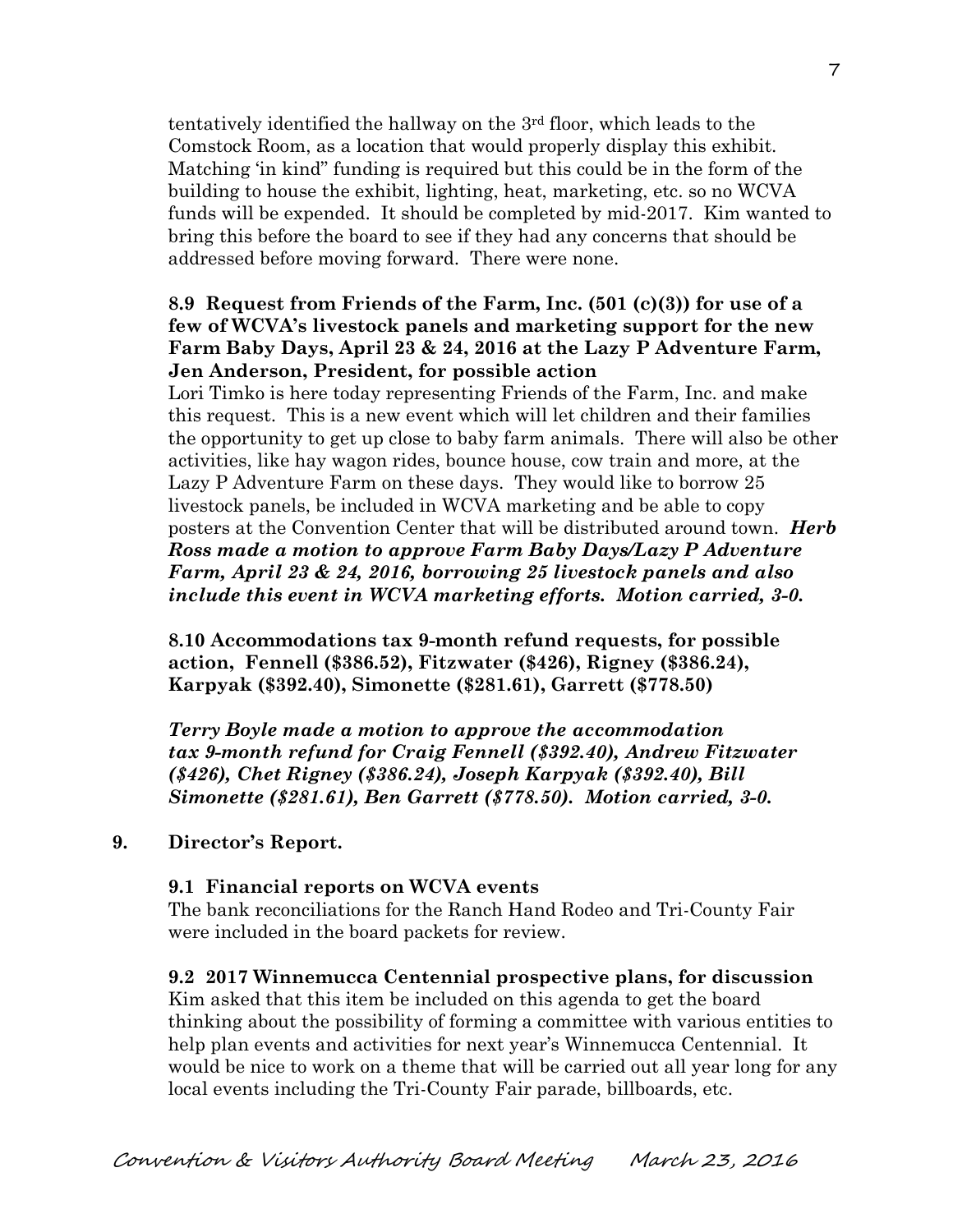## **9.3 YESCO billboard renewals, for possible action**

We have two YESCO billboard leases that expire in April, near McDermitt and Wendover. Before re-newing these leases Kim wanted to discuss it with this board. At one time, billboards were very effective but now with the use of smartphones, travelers have a lot more ways to get information. After some discussion, the board agreed to re-new these billboards for three years and want Kim to talk to the YESCO personnel about changing the copy more often. Maybe with something that would direct people to our website.

## **9.4 Purchase of new chairs for East Hall, for possible action**  No report.

## **9.5 Status of WEC covered arena, for discussion and possible action**

 During the Ranch Hand Rodeo Barrel Bash we had some high winds and Kim noticed that one of the trusses on the west end of the arena had some damage, coming unattached from the cross-webs. He planned to contact someone to see if it could be welded back together. Then on March 21 we had more high winds and the arena sustained even more substantial damage. This time both ends had damage to the main truss, sagging 6-8 inches on the north end and screws that were ripped out. At that point, he contacted the Humboldt County Building Inspector, Bobby Thomas, who inspected the damage, closed it for safety concerns and provided Kim with "red tags" to officially close it from further use. At this point it will remain closed until further notice. This arena gets a lot of use by locals and visitors alike. Now that the addition to the Event Center is on hold, Kim would like this board to consider using those funds to tear down the existing arena and build a new structure. Ag #3 supports this idea. Kim will work with the county on how to handle this latest development and will keep this board informed.

# **9.6 West Hall upgrade to audio visual and sound system, for possible action**

Kim presented a proposal from Vision Control Associates out of Reno for a retrofit of the West Hall audio visual system. We installed our current system in 2010 and it is now obsolete. This proposal would integrate the audio portion with speakers in the ceiling and new, high-end powerpoint projectors. Everything would be controlled by computers in the office which could also allow individual instructors control their systems in each room. We would also have monitors in the foyer area where we could have a schedule of events in the building and also run videos of our events. They would install the system and, since they're in Reno, are not too far away in case something goes down. The total amount for this proposal is \$131,297. This is a lot of money for technology that is continually changing. Still, Kim feels that by upgrading at this time we will be able to meet the needs of our customers for many years to come. This expenditure amount would usually require the formal bid process but there is a statue which outlines exceptions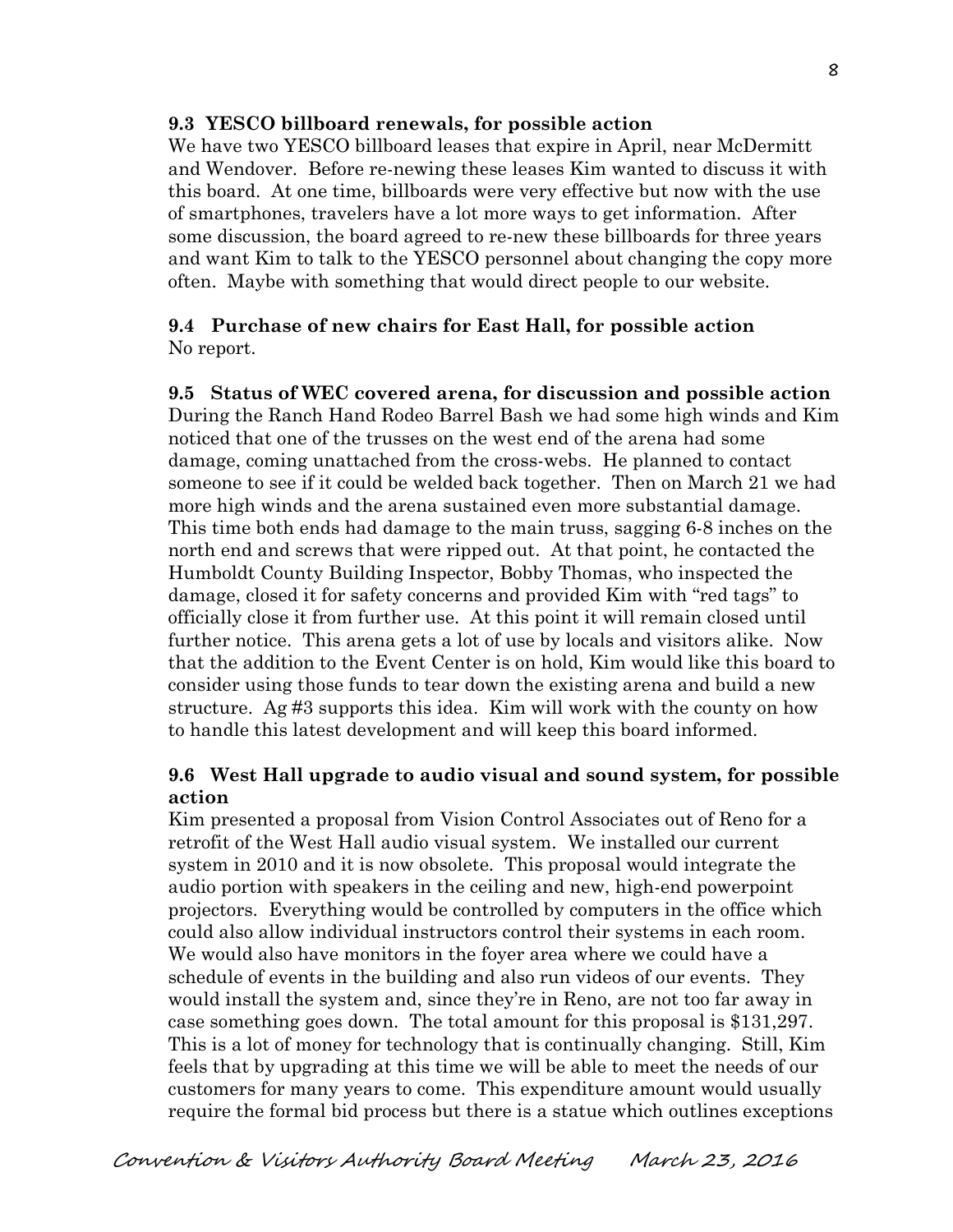to the bid process and Bill feels that this is one of these exceptions. NRS 332.115(1) lists contracts which are not adaptable to award by competitive bidding. Among other things, these include design of and equipment and services associated with systems of communications, hardware and associated peripheral equipment and devices for computers, software for computers, additions to and repairs and maintenance of equipment which may be more efficiently added to, repaired or maintained by a certain person. Since the system proposed is computer based, Bill is confident we do not have to follow the formal bid process on this project. *Jim Billingsley made a motion to approve \$131,297 to upgrade the West Hall audio visual system as outlined in the proposal from Vision Control Associates. Motion carried, 3-0.* 

**10. Secretary and Counsel, Monthly report.** 

**10.1 Review monthly report, for discussion**  Bill reviewed his report.

**10.2 Chamber of Commerce report, for discussion**  This was included in Bill's report.

**10.3 Update on delinquencies, possible request for authorization of disclosure of confidential information of one or more licensees & possible action**  No report.

**10.4 Possible standardized delinquency procedure, timetable & forms, for discussion & possible action**  No report.

**10.5 Followup on possible solicitation of bids for West Hall electronic sing, on possible allocation of funds for items at Boys & Girls Club Complex not in current plans, on Joe Mackie Hall (East Hall) service elevator, for discussion & possible action**  No report.

**10.6 Communications from County Administrator re interest in succeeding Don Stoker as Motel Representative, for discussion**  Included in Bill's packet are letters he has written to Administrator Mendiola noting the vacancy created by the unexpected death of Don Stoker. The county will fill this vacancy. Since this is the Motel Representative, there has been discussion about local motel owners who may be interested in this position. Terry has spoken to several motel owners he knows and none of them are interested. In order to have more applicants, it was suggested that Herb be moved from Business to Hotel Representative and Terry Boyle to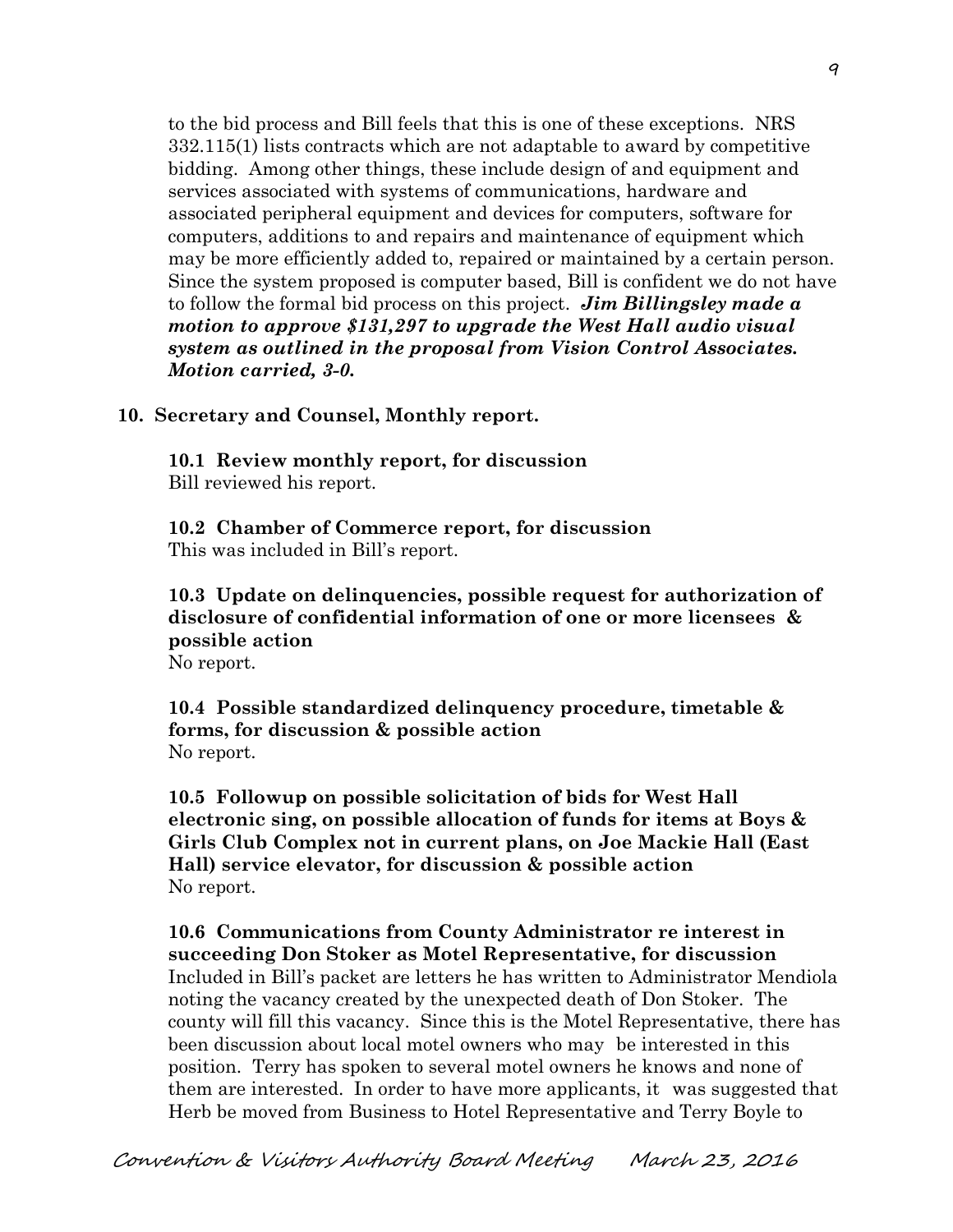Motel Representative. This would open up this appointment to more people. Bill will write to the county explaining the situation and asking that they advertise the position as the Business Representative appointment.

## **10.7 Winnemucca Recreation project, Winnemucca Arts Center & Visitor Center, Events Complex riding arena, for discussion & possible action**  No report.

## **11. Board Administrator.**

# **11.1 February Financial Reports, for discussion**

Room taxes continue to decline.

## **11.2 Room tax audit report**

No report.

# **11.3 Approval of WCVA Tentative Budget, year ending June 30, 2017, for possible action**

Kendall presented a spreadsheet which had tentative budget numbers entered. This is the same spreadsheet he presented last month except for two items. The first was how the 3/8% tax transfer to state and 2% tax transfer to county are reported on the audit. The second was to increase Capital Outlay from \$250,000 to \$1,000,000. *Herb Ross made a motion to accept the resolution approving the WCVA tentative budget for year ending June 30, 2017. Motion carried, 3-0.*

#### **11.4 Approval of response to audit exception, for possible action**  Kendall read into the record his response written to Nevada Taxation regarding the audit exceptions that were cited in our audit report.

# **12. Other Business.**

# **12.1 Joe Mackie Hall/East Hall service elevator**

The parts required for the repairs to the elevator have been ordered but they are custom-made and Kim does not know how long it will be before the repairs are completed. The cost for these repairs is estimated at \$55,000.

## **12.2 McDermitt Motel**

Bill reported that the McDermitt Motel is now closed but he has been unable to find out what is going on and when/if it will re-open.

# **13. Regular Business. Next Meeting. The Board confirmed the next regular meeting date of Wednesday, April 20, 2016, 4:00 pm.**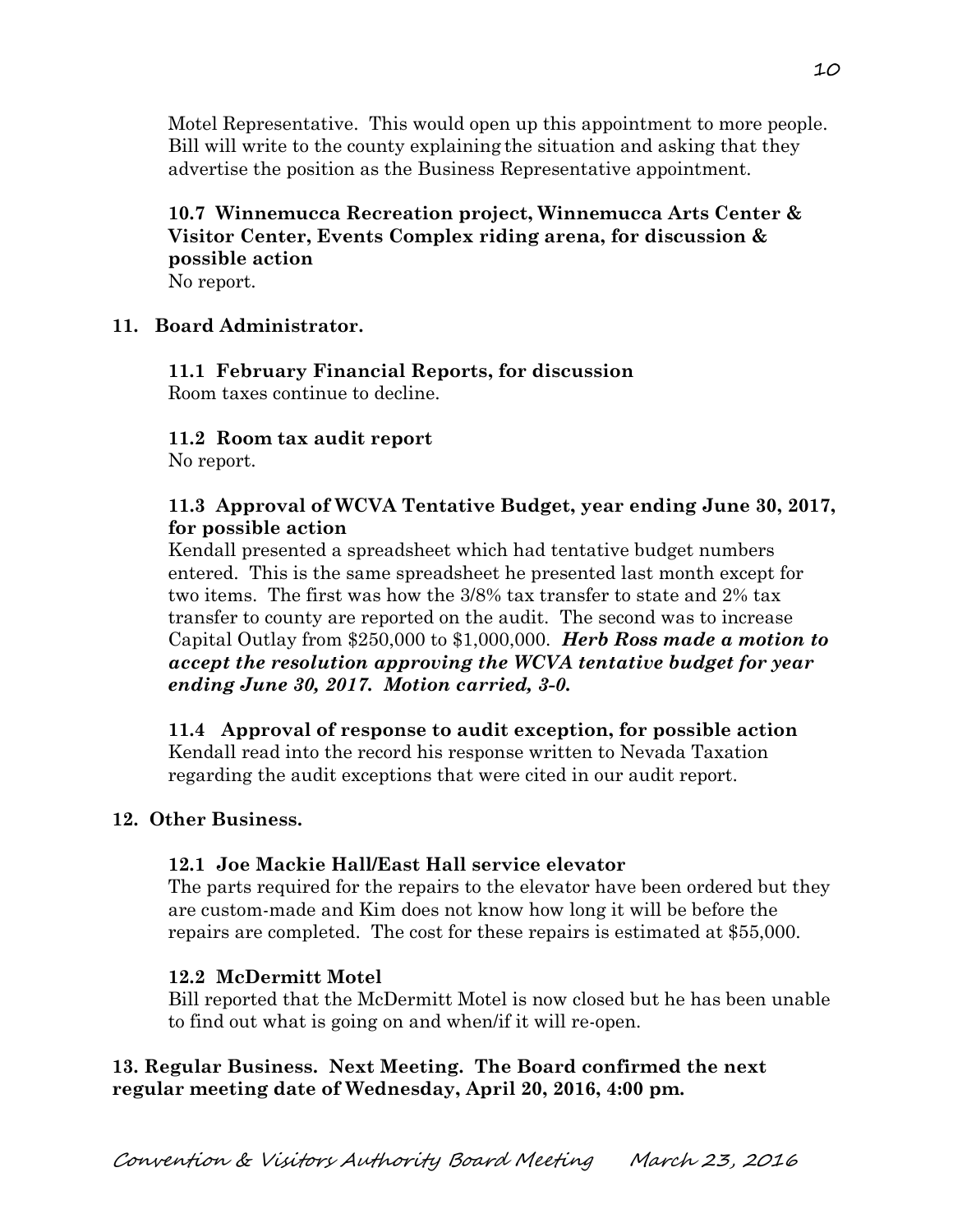# **14. Adjourn.** *Herb Ross made a motion to adjourn this meeting. Motion carried, 3-0.*

The meeting was adjourned at 6:55 pm to the next regular meeting, or to the earlier call of the Chairman or to the call of any three (3) members of the Board on three (3) working days notice.

Respectfully submitted,

Shelly Noble

APPROVED ON \_\_\_\_\_\_\_\_\_\_\_\_\_\_\_\_\_\_\_\_\_\_\_\_\_\_\_\_, 2016

As written\_\_\_\_\_\_\_\_\_\_\_\_\_\_\_

As corrected \_\_\_\_\_\_\_\_\_\_\_\_\_

Winnemucca Convention & Visitors Authority Board

TERRY BOYLE HERB ROSS Hotel Representative

 $\_$  , and the set of the set of the set of the set of the set of the set of the set of the set of the set of the set of the set of the set of the set of the set of the set of the set of the set of the set of the set of th Chairman and Vice Chairman and Business Representative